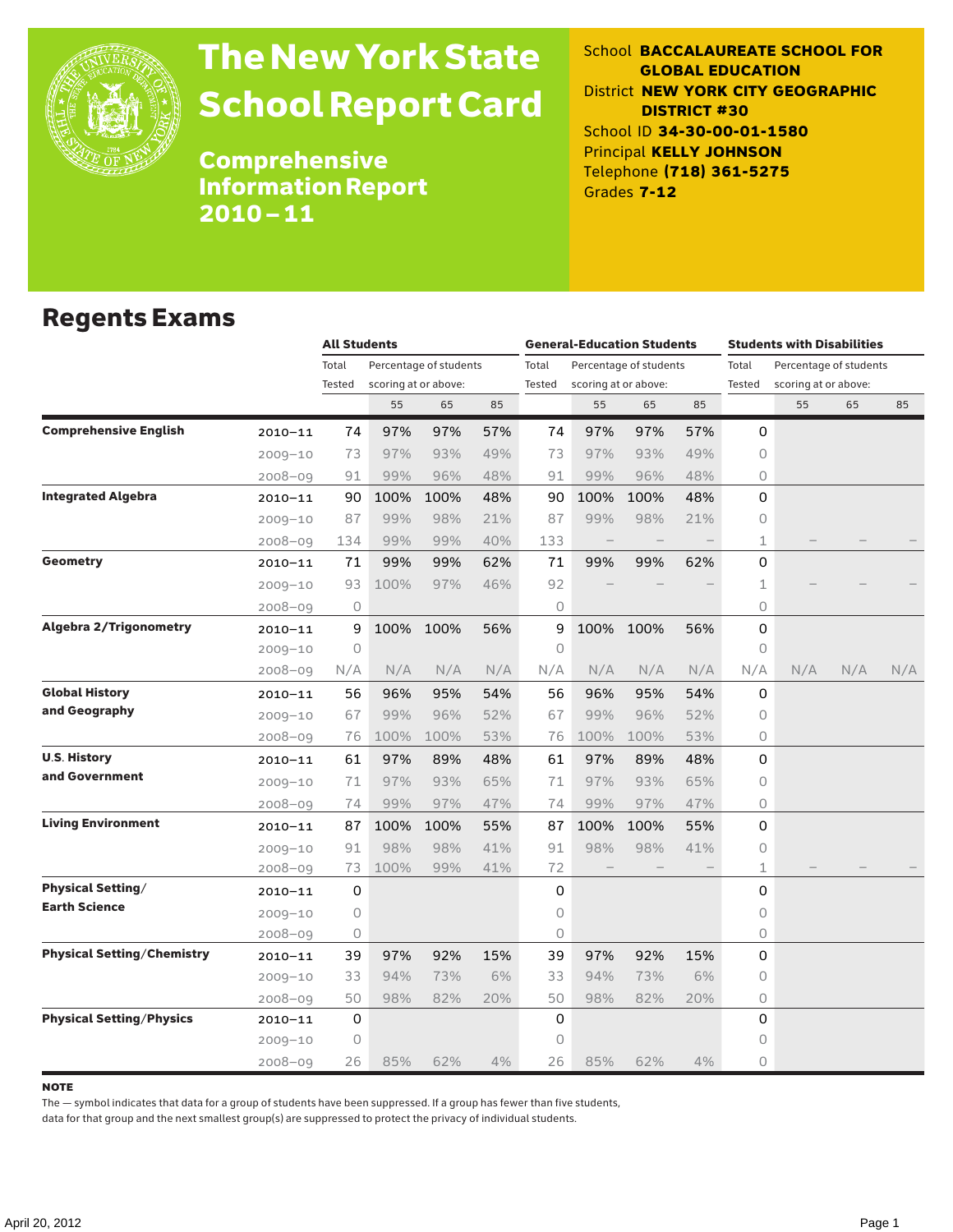### Regents Exams

|                              |             |          | <b>All Students</b> |                                                       |     |                 | <b>General-Education Students Students with Disabilities</b> |      |     |                 |                                                |    |    |  |
|------------------------------|-------------|----------|---------------------|-------------------------------------------------------|-----|-----------------|--------------------------------------------------------------|------|-----|-----------------|------------------------------------------------|----|----|--|
|                              |             | Total    |                     | Percentage of students<br>Tested scoring at or above: |     | Total<br>Tested | Percentage of students<br>scoring at or above:               |      |     | Total<br>Tested | Percentage of students<br>scoring at or above: |    |    |  |
|                              |             |          | 55                  | 65                                                    | 85  |                 | 55                                                           | 65   | 85  |                 | 55                                             | 65 | 85 |  |
| <b>Comprehensive French</b>  | $2010 - 11$ | 43       | 100%                | 100%                                                  | 79% | 43              | 100%                                                         | 100% | 79% | 0               |                                                |    |    |  |
|                              | $2009 - 10$ | Τ.       |                     |                                                       |     | 4<br>T          |                                                              |      |     | 0               |                                                |    |    |  |
|                              | $2008 - 09$ | 2        |                     |                                                       |     | 2               |                                                              |      |     | $\Omega$        |                                                |    |    |  |
| <b>Comprehensive Italian</b> | $2010 - 11$ | 0        |                     |                                                       |     | 0               |                                                              |      |     | 0               |                                                |    |    |  |
|                              | $2009 - 10$ | $\Omega$ |                     |                                                       |     | 0               |                                                              |      |     | $\bigcap$       |                                                |    |    |  |
|                              | $2008 - 09$ | 0        |                     |                                                       |     | 0               |                                                              |      |     | 0               |                                                |    |    |  |
| <b>Comprehensive Spanish</b> | $2010 - 11$ | 10       | 100%                | 100%                                                  | 30% | 10              | 100%                                                         | 100% | 30% | 0               |                                                |    |    |  |
|                              | $2009 - 10$ | 21       | 100%                | 100%                                                  | 90% | 21              | 100%                                                         | 100% | 90% | $\Omega$        |                                                |    |    |  |
|                              | $2008 - 09$ | 50       | 100%                | 96%                                                   | 70% | 50              | 100%                                                         | 96%  | 70% | 0               |                                                |    |    |  |

**NOTE** 

The — symbol indicates that data for a group of students have been suppressed. If a group has fewer than five students,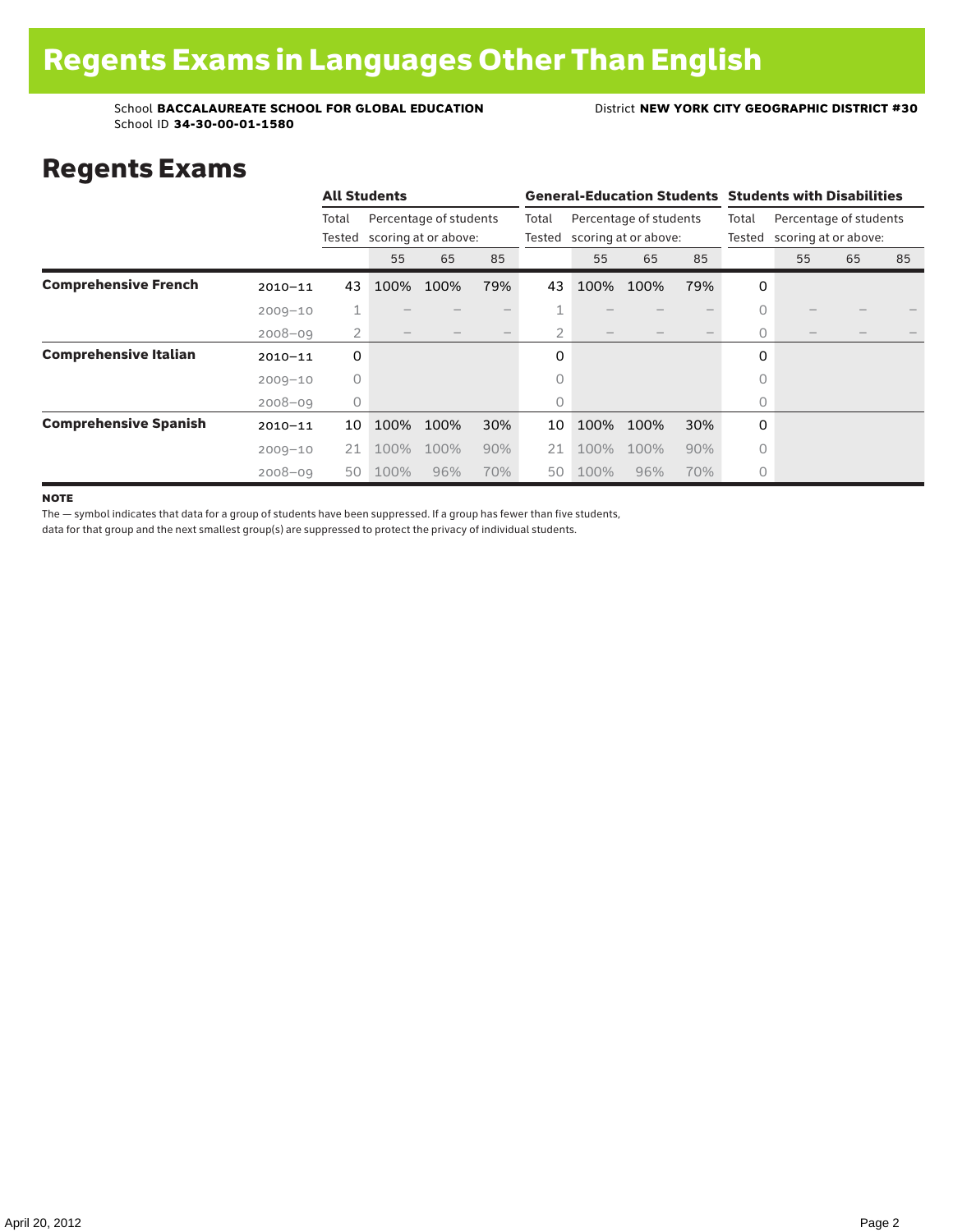### New York State English as a Second Language Achievement Test (NYSESLAT)

|                  |             | <b>All Students</b> |  |                                   |  |       | <b>General-Education Students</b> |  |                                   |  |       | <b>Students with Disabilities</b> |  |                     |                                   |       |
|------------------|-------------|---------------------|--|-----------------------------------|--|-------|-----------------------------------|--|-----------------------------------|--|-------|-----------------------------------|--|---------------------|-----------------------------------|-------|
|                  |             | Total               |  | Percent of students scoring       |  |       | Total                             |  | Percent of students scoring       |  |       | Total                             |  |                     | Percent of students scoring       |       |
|                  |             |                     |  | Tested in each performance level: |  |       |                                   |  | Tested in each performance level: |  |       |                                   |  |                     | Tested in each performance level: |       |
|                  |             |                     |  | Begin. Interm. Adv.               |  | Prof. |                                   |  | Begin. Interm. Adv.               |  | Prof. |                                   |  | Begin. Interm. Adv. |                                   | Prof. |
| <b>Listening</b> | $2010 - 11$ | 0                   |  |                                   |  |       | 0                                 |  |                                   |  |       | 0                                 |  |                     |                                   |       |
| and Speaking     | $2009 - 10$ | 0                   |  |                                   |  |       | $\circ$                           |  |                                   |  |       | $\circ$                           |  |                     |                                   |       |
| $(Grades K-1)$   | $2008 - 09$ | 0                   |  |                                   |  |       | 0                                 |  |                                   |  |       | 0                                 |  |                     |                                   |       |
| <b>Reading</b>   | $2010 - 11$ | 0                   |  |                                   |  |       | 0                                 |  |                                   |  |       | 0                                 |  |                     |                                   |       |
| and Writing      | $2009 - 10$ | 0                   |  |                                   |  |       | 0                                 |  |                                   |  |       | $\circ$                           |  |                     |                                   |       |
| $(Grades K-1)$   | $2008 - 09$ | 0                   |  |                                   |  |       | 0                                 |  |                                   |  |       | $\mathsf O$                       |  |                     |                                   |       |
| <b>Listening</b> | $2010 - 11$ | $\mathsf{O}\xspace$ |  |                                   |  |       | 0                                 |  |                                   |  |       | $\mathbf 0$                       |  |                     |                                   |       |
| and Speaking     | $2009 - 10$ | 0                   |  |                                   |  |       | 0                                 |  |                                   |  |       | $\circ$                           |  |                     |                                   |       |
| $(Grades 2-4)$   | $2008 - 09$ | 0                   |  |                                   |  |       | 0                                 |  |                                   |  |       | $\bigcirc$                        |  |                     |                                   |       |
| <b>Reading</b>   | $2010 - 11$ | 0                   |  |                                   |  |       | 0                                 |  |                                   |  |       | 0                                 |  |                     |                                   |       |
| and Writing      | $2009 - 10$ | 0                   |  |                                   |  |       | 0                                 |  |                                   |  |       | $\circ$                           |  |                     |                                   |       |
| $(Grades 2-4)$   | $2008 - 09$ | 0                   |  |                                   |  |       | $\circ$                           |  |                                   |  |       | $\circ$                           |  |                     |                                   |       |
| <b>Listening</b> | $2010 - 11$ | 0                   |  |                                   |  |       | 0                                 |  |                                   |  |       | $\mathbf 0$                       |  |                     |                                   |       |
| and Speaking     | $2009 - 10$ | 0                   |  |                                   |  |       | 0                                 |  |                                   |  |       | $\circ$                           |  |                     |                                   |       |
| $(Grades 5-6)$   | $2008 - 09$ | 0                   |  |                                   |  |       | 0                                 |  |                                   |  |       | $\mathsf O$                       |  |                     |                                   |       |
| <b>Reading</b>   | $2010 - 11$ | 0                   |  |                                   |  |       | 0                                 |  |                                   |  |       | $\mathbf 0$                       |  |                     |                                   |       |
| and Writing      | $2009 - 10$ | 0                   |  |                                   |  |       | 0                                 |  |                                   |  |       | $\circ$                           |  |                     |                                   |       |
| $(Grades 5-6)$   | $2008 - 09$ | $\bigcirc$          |  |                                   |  |       | 0                                 |  |                                   |  |       | $\circ$                           |  |                     |                                   |       |
| <b>Listening</b> | $2010 - 11$ | 0                   |  |                                   |  |       | 0                                 |  |                                   |  |       | 0                                 |  |                     |                                   |       |
| and Speaking     | $2009 - 10$ | 1                   |  |                                   |  |       | $1\,$                             |  |                                   |  |       | $\circ$                           |  |                     |                                   |       |
| $(Grades 7-8)$   | $2008 - 09$ | 1                   |  |                                   |  |       | $\mathbf{1}$                      |  |                                   |  |       | $\circ$                           |  |                     |                                   |       |
| <b>Reading</b>   | $2010 - 11$ | 0                   |  |                                   |  |       | 0                                 |  |                                   |  |       | 0                                 |  |                     |                                   |       |
| and Writing      | $2009 - 10$ | 1                   |  |                                   |  |       | $\mathbf 1$                       |  |                                   |  |       | $\circ$                           |  |                     |                                   |       |
| $(Grades 7-8)$   | $2008 - 09$ | $\mathbbm{1}$       |  |                                   |  |       | $\mathbf 1$                       |  |                                   |  |       | $\circ$                           |  |                     |                                   |       |
| <b>Listening</b> | $2010 - 11$ | 0                   |  |                                   |  |       | 0                                 |  |                                   |  |       | 0                                 |  |                     |                                   |       |
| and Speaking     | $2009 - 10$ | 1                   |  |                                   |  |       | $1\,$                             |  |                                   |  |       | 0                                 |  |                     |                                   |       |
| $(Grades 9-12)$  | $2008 - 09$ | 3                   |  |                                   |  |       | 3                                 |  |                                   |  |       | $\circlearrowright$               |  |                     |                                   |       |
| <b>Reading</b>   | $2010 - 11$ | 0                   |  |                                   |  |       | 0                                 |  |                                   |  |       | 0                                 |  |                     |                                   |       |
| and Writing      | $2009 - 10$ | $\mathbf 1$         |  |                                   |  |       | $\mathbf 1$                       |  |                                   |  |       | $\circ$                           |  |                     |                                   |       |
| $(Grades 9-12)$  | $2008 - 09$ | 3                   |  |                                   |  |       | 3                                 |  |                                   |  |       | $\circ$                           |  |                     |                                   |       |

#### note

The — symbol indicates that data for a group of students have been suppressed. If a group has fewer than five students,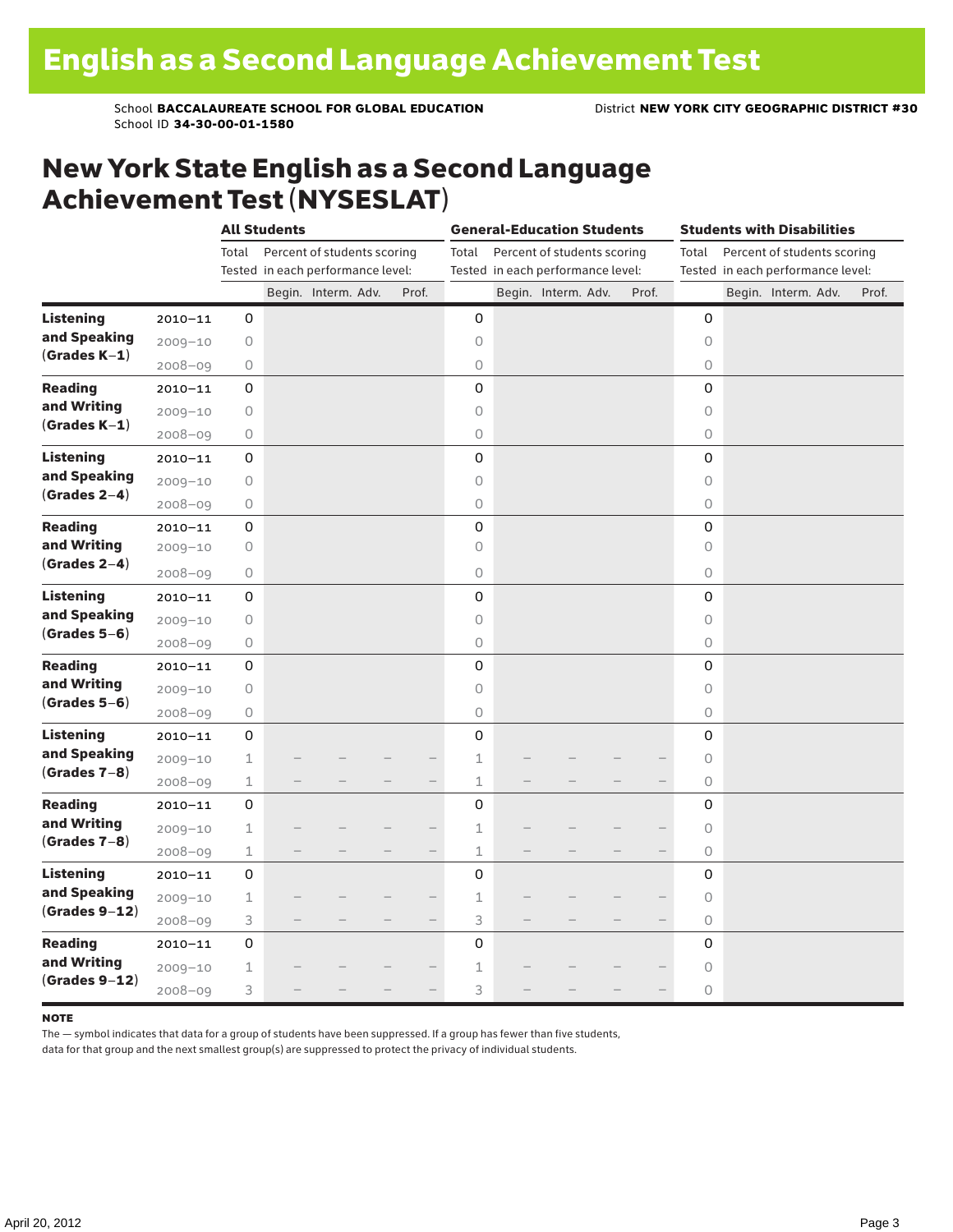### 2007 Total Cohort Performance on Regents Exams After Four Years

|                                        |                    | <b>All Students</b> |                   |              |  | <b>General-Education Students</b> |                                                                     |     |              |  | <b>Students with Disabilities</b> |                                                            |  |              |  |
|----------------------------------------|--------------------|---------------------|-------------------|--------------|--|-----------------------------------|---------------------------------------------------------------------|-----|--------------|--|-----------------------------------|------------------------------------------------------------|--|--------------|--|
|                                        | ohort<br>o,<br>ご こ | Percentage of       | students scoring: |              |  |                                   | ohort<br>rolln<br>Percentage of<br>모<br>students scoring:<br>$\cup$ |     |              |  |                                   | Cohort<br>rolln<br>Percentage of<br>훕<br>students scoring: |  |              |  |
|                                        |                    | $55 - 64$           |                   | 65-84 85-100 |  |                                   | $55 - 64$                                                           |     | 65-84 85-100 |  |                                   | $55 - 64$                                                  |  | 65-84 85-100 |  |
| <b>Global History</b><br>and Geography | 64                 | 0%                  | 44%               | 56%          |  | 64                                | 0%                                                                  | 44% | 56%          |  | 0                                 |                                                            |  |              |  |
| <b>U.S. History</b><br>and Government  | 64                 | 0%                  | 25%               | 75%          |  | 64                                | 0%                                                                  | 25% | 75%          |  | 0                                 |                                                            |  |              |  |
| <b>Science</b>                         | 64                 | 0%                  | 70%               | 30%          |  | 64                                | 0%                                                                  | 70% | 30%          |  | 0                                 |                                                            |  |              |  |

## New York State Alternate Assessments (NYSAA) 2010–11

|                        | <b>All Students</b> |                            |   |   |   |  |  |  |  |  |  |
|------------------------|---------------------|----------------------------|---|---|---|--|--|--|--|--|--|
|                        | Total               | Number of students scoring |   |   |   |  |  |  |  |  |  |
|                        |                     | Tested at Level:           |   |   |   |  |  |  |  |  |  |
|                        |                     | 1                          | 2 | 3 | 4 |  |  |  |  |  |  |
| <b>Secondary Level</b> |                     |                            |   |   |   |  |  |  |  |  |  |
| English Language Arts  | Ω                   |                            |   |   |   |  |  |  |  |  |  |
| <b>Mathematics</b>     | 0                   |                            |   |   |   |  |  |  |  |  |  |
| Social Studies         | 0                   |                            |   |   |   |  |  |  |  |  |  |
| Science                | 0                   |                            |   |   |   |  |  |  |  |  |  |

The New York State Alternate Assessment (NYSAA) is for students with severe cognitive disabilities. Results for students taking the NYSAA in English language arts, mathematics, and science at the elementary and middle levels are available in the *Accountability and Overview Report* part of *The New York State Report Card*.

#### **NOTE**

The — symbol indicates that data for a group of students have been suppressed. If a group has fewer than five students,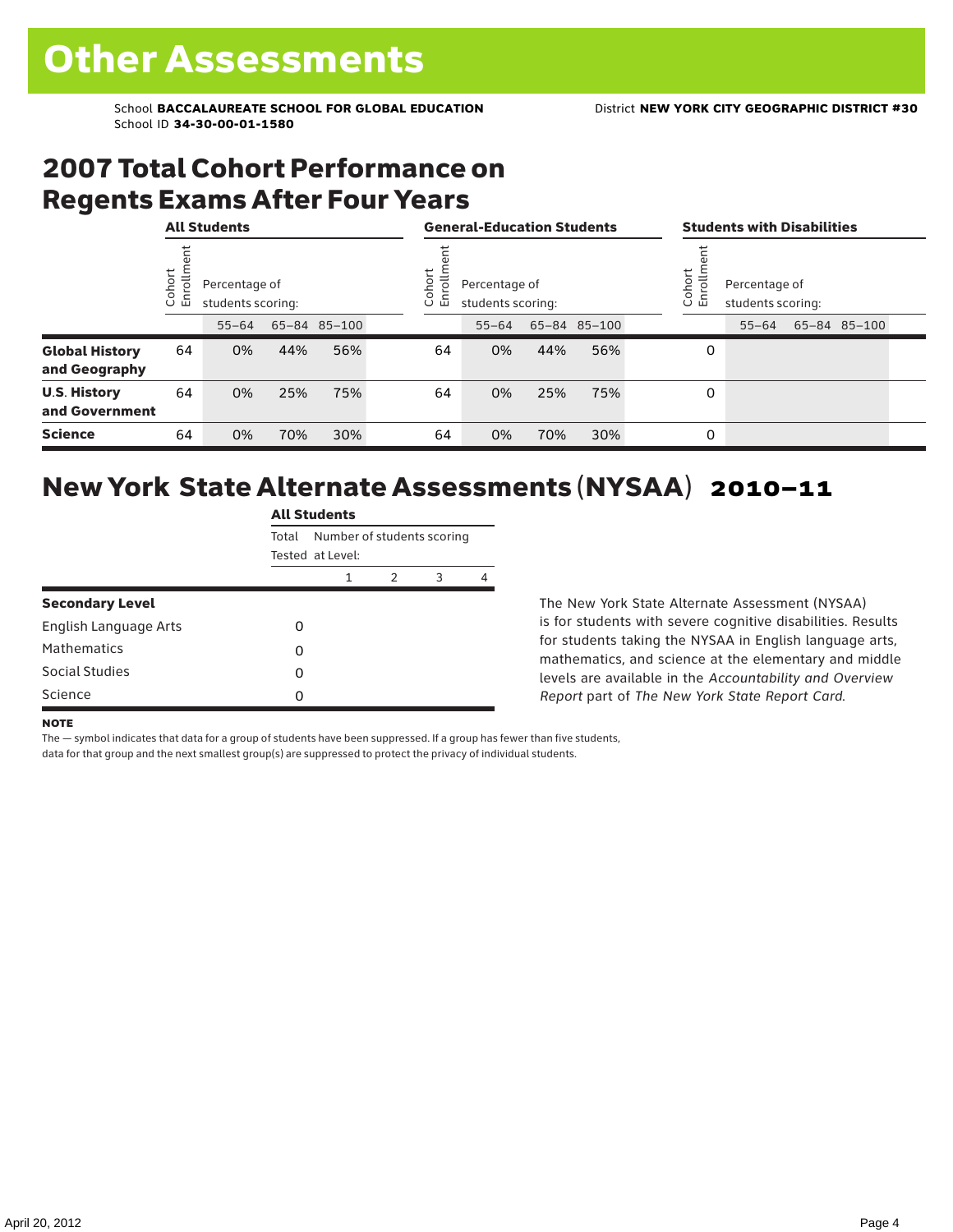# High School Completers

|                                    |             | <b>All Students</b>   |                            |                       | <b>General-Education Students</b> | <b>Students with Disabilities</b> |                            |  |
|------------------------------------|-------------|-----------------------|----------------------------|-----------------------|-----------------------------------|-----------------------------------|----------------------------|--|
|                                    |             | Number<br>of Students | Percentage<br>of Graduates | Number<br>of Students | Percentage<br>of Graduates        | Number<br>of Students             | Percentage<br>of Graduates |  |
| <b>Total Graduates</b>             | $2010 - 11$ | 63                    |                            | 63                    |                                   | 0                                 |                            |  |
|                                    | $2009 - 10$ | 72                    |                            | 72                    |                                   | U                                 |                            |  |
|                                    | $2008 - 09$ | 65                    |                            | 65                    |                                   | 0                                 |                            |  |
| <b>Receiving a Regents Diploma</b> | $2010 - 11$ | 63                    | 100%                       | 63                    | 100%                              | 0                                 |                            |  |
|                                    | $2009 - 10$ | 70                    | 97%                        | 70                    | 97%                               | $\bigcap$                         |                            |  |
|                                    | $2008 - 09$ | 63                    | 97%                        | 63                    | 97%                               | $\bigcap$                         |                            |  |
| <b>Receiving a Regents Diploma</b> | $2010 - 11$ | 13                    | 21%                        | 13                    | 21%                               | 0                                 |                            |  |
| with Advanced Designation          | $2009 - 10$ | 37                    | 51%                        | 37                    | 51%                               | 0                                 |                            |  |
|                                    | $2008 - 09$ | 23                    | 35%                        | 23                    | 35%                               | $\bigcap$                         |                            |  |
| <b>Receiving an</b>                | $2010 - 11$ | 0                     |                            | 0                     |                                   | $\Omega$                          |                            |  |
| <b>Individualized Education</b>    | $2009 - 10$ | Ω                     |                            | $\bigcap$             |                                   | $\bigcap$                         |                            |  |
| Program (IEP) Diploma              | $2008 - 09$ |                       |                            | 0                     |                                   | U                                 |                            |  |

NOTE Students receiving Regents diplomas and Regents diplomas with advanced designation are considered graduates; recipients of IEP diplomas are not.

## High School Noncompleters

|                                      |             | <b>All Students</b>   |                           | <b>General-Education Students</b> |                           | <b>Students with Disabilities</b> |                           |  |
|--------------------------------------|-------------|-----------------------|---------------------------|-----------------------------------|---------------------------|-----------------------------------|---------------------------|--|
|                                      |             | Number<br>of Students | Percentage<br>of Students | Number<br>of Students             | Percentage<br>of Students | Number<br>of Students             | Percentage<br>of Students |  |
| <b>Dropped Out</b>                   | $2010 - 11$ | 0                     | 0%                        | 0                                 | 0%                        | $\Omega$                          |                           |  |
|                                      | $2009 - 10$ | Ω                     | $0\%$                     | 0                                 | $0\%$                     | <sup>n</sup>                      |                           |  |
|                                      | $2008 - 09$ |                       | $0\%$                     |                                   | $0\%$                     | 0                                 |                           |  |
| Entered Approved High School 2010-11 |             | 0                     | 0%                        | 0                                 | 0%                        | $\Omega$                          |                           |  |
| <b>Equivalency Preparation</b>       | $2009 - 10$ | 0                     | $0\%$                     | 0                                 | $0\%$                     | 0                                 |                           |  |
| Program                              | $2008 - 09$ | 0                     | $0\%$                     | 0                                 | $0\%$                     | $\bigcap$                         |                           |  |
| <b>Total Noncompleters</b>           | $2010 - 11$ | 0                     | 0%                        | 0                                 | 0%                        | $\Omega$                          |                           |  |
|                                      | $2009 - 10$ | 0                     | $0\%$                     | 0                                 | $0\%$                     | 0                                 |                           |  |
|                                      | $2008 - 09$ |                       | $0\%$                     |                                   | $0\%$                     | 0                                 |                           |  |

# Post-secondary Plans of 2010–11 Completers

|                                | <b>All Students</b>   |                           |                       | <b>General-Education Students</b> | <b>Students with Disabilities</b> |                           |  |
|--------------------------------|-----------------------|---------------------------|-----------------------|-----------------------------------|-----------------------------------|---------------------------|--|
|                                | Number<br>of Students | Percentage<br>of Students | Number<br>of Students | Percentage<br>of Students         | Number<br>of Students             | Percentage<br>of Students |  |
| <b>To 4-year College</b>       | 62                    | 98%                       | 62                    | 98%                               | 0                                 |                           |  |
| <b>To 2-year College</b>       | 0                     | 0%                        | 0                     | 0%                                |                                   |                           |  |
| <b>To Other Post-secondary</b> | 0                     | 0%                        | 0                     | 0%                                | $\Omega$                          |                           |  |
| To the Military                | 0                     | 0%                        | 0                     | 0%                                |                                   |                           |  |
| <b>To Employment</b>           | 0                     | 0%                        | 0                     | 0%                                |                                   |                           |  |
| <b>To Adult Services</b>       | $\Omega$              | 0%                        | 0                     | 0%                                |                                   |                           |  |
| <b>To Other Known Plans</b>    | $\Omega$              | 0%                        | O                     | 0%                                | $\Omega$                          |                           |  |
| <b>Plan Unknown</b>            |                       | 2%                        |                       | 2%                                |                                   |                           |  |